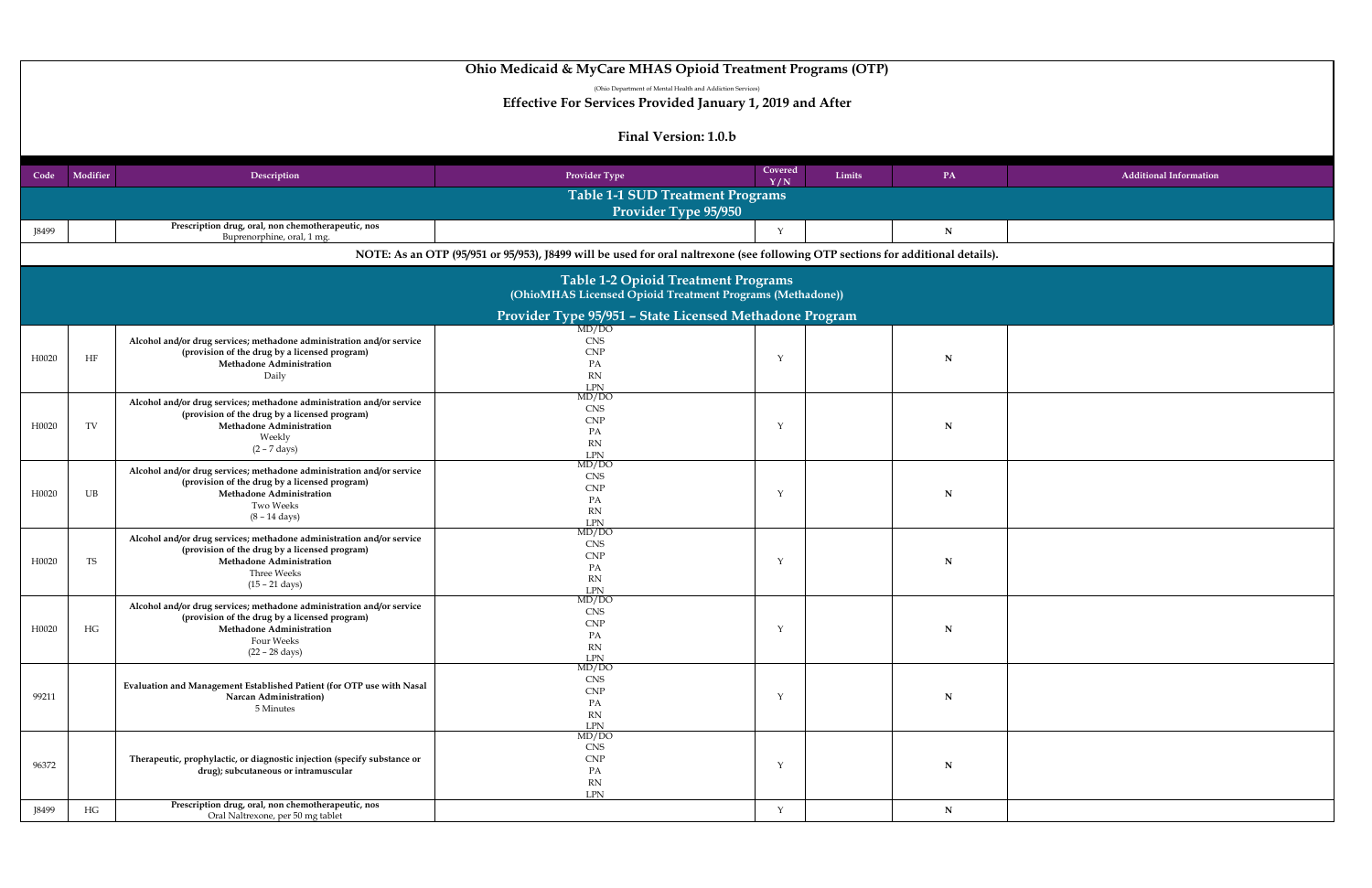| Modifier<br>Code   | Description                                                                                                                                                                                                                    | <b>Provider Type</b>                                                    | Covered<br>Y/N | Limits | <b>PA</b>   | <b>Additional Information</b> |
|--------------------|--------------------------------------------------------------------------------------------------------------------------------------------------------------------------------------------------------------------------------|-------------------------------------------------------------------------|----------------|--------|-------------|-------------------------------|
| J2310              | Drugs administered other than oral method, chemotherapy drugs                                                                                                                                                                  |                                                                         |                |        | $\mathbf N$ |                               |
| <b>J3490</b>       | Injection/Nasal, naloxone (Narcan), 1mg<br><b>Administration of Nasal Narcan</b>                                                                                                                                               |                                                                         |                |        | $\mathbf N$ |                               |
| 36415              | Collection of venous blood by venipuncture                                                                                                                                                                                     | * Per CPT guidelines                                                    |                |        |             |                               |
|                    | NOTE: * Medicaid will not reimburse for the collection of venous blood when providers performs testing in their facilities. Nor will Medicaid will only reimburse separately for the collection of venous blood when a provide |                                                                         |                |        |             |                               |
|                    | draws the blood and sends it to a non-related outside facility without performing any testing.                                                                                                                                 |                                                                         |                |        |             |                               |
|                    |                                                                                                                                                                                                                                | <b>Table 1-3 Opioid Treatment Programs</b>                              |                |        |             |                               |
|                    | <b>SAMHSA Certified Opioid Treatment Programs (Buprenorphine))</b>                                                                                                                                                             |                                                                         |                |        |             |                               |
|                    |                                                                                                                                                                                                                                | <b>Provider Type 95/953 - SAMHSA Certified Opioid Treatment Program</b> |                |        |             |                               |
|                    | Administration of oral, intramuscular and/or subcutaneous medication by                                                                                                                                                        | MD/DO<br><b>CNS</b>                                                     |                |        |             |                               |
| HF<br>T1502        | health care agency/professional, per visit                                                                                                                                                                                     | <b>CNP</b>                                                              |                |        | N           |                               |
|                    | <b>Buprenorphine/ Naloxone Administration</b><br>Daily                                                                                                                                                                         | PA<br><b>RN</b>                                                         |                |        |             |                               |
|                    |                                                                                                                                                                                                                                | LPN                                                                     |                |        |             |                               |
|                    | Administration of oral, intramuscular and/or subcutaneous medication by                                                                                                                                                        | MD/DO<br><b>CNS</b>                                                     |                |        |             |                               |
| TV<br>T1502        | health care agency/professional, per visit<br><b>Buprenorphine/ Naloxone Administration</b>                                                                                                                                    | <b>CNF</b>                                                              |                |        | N           |                               |
|                    | Weekly                                                                                                                                                                                                                         | PA                                                                      |                |        |             |                               |
|                    | $(2 - 7 \text{ days})$                                                                                                                                                                                                         | <b>RN</b><br>LPN                                                        |                |        |             |                               |
|                    | Administration of oral, intramuscular and/or subcutaneous medication by                                                                                                                                                        | MD/DO<br><b>CNS</b>                                                     |                |        |             |                               |
|                    | health care agency/professional, per visit                                                                                                                                                                                     | <b>CNP</b>                                                              |                |        |             |                               |
| T1502<br>UB        | <b>Buprenorphine/ Naloxone Administration</b><br>Two Weeks                                                                                                                                                                     | PA                                                                      |                |        | $\mathbf N$ |                               |
|                    | $(8 - 14 \text{ days})$                                                                                                                                                                                                        | <b>RN</b><br><b>LPN</b>                                                 |                |        |             |                               |
|                    | Administration of oral, intramuscular and/or subcutaneous medication by                                                                                                                                                        | MD/DO                                                                   |                |        |             |                               |
|                    | health care agency/professional, per visit                                                                                                                                                                                     | <b>CNS</b><br><b>CNP</b>                                                |                |        |             |                               |
| <b>TS</b><br>T1502 | <b>Buprenorphine/ Naloxone Administration</b><br>Three Weeks                                                                                                                                                                   | PA                                                                      |                |        | N           |                               |
|                    | $(15 - 21 \text{ days})$                                                                                                                                                                                                       | <b>RN</b>                                                               |                |        |             |                               |
|                    | Administration of oral, intramuscular and/or subcutaneous medication by                                                                                                                                                        | LPN<br>MD/DO                                                            |                |        |             |                               |
|                    | health care agency/professional, per visit                                                                                                                                                                                     | <b>CNS</b>                                                              |                |        |             |                               |
| HG<br>T1502        | <b>Buprenorphine/ Naloxone Administration</b>                                                                                                                                                                                  | <b>CNF</b><br>PA                                                        |                |        | N           |                               |
|                    | Four Weeks<br>$(22 - 28 \text{ days})$                                                                                                                                                                                         | <b>RN</b>                                                               |                |        |             |                               |
|                    |                                                                                                                                                                                                                                | LPN<br>MD/DO                                                            |                |        |             |                               |
|                    | <b>Evaluation and Management Established Patient (for OTP use with Nasal</b>                                                                                                                                                   | <b>CNS</b>                                                              |                |        |             |                               |
| 99211              | <b>Narcan Administration</b> )                                                                                                                                                                                                 | <b>CNP</b><br>PA                                                        |                |        | N           |                               |
|                    | 5 Minutes                                                                                                                                                                                                                      | <b>RN</b>                                                               |                |        |             |                               |
|                    |                                                                                                                                                                                                                                | LPN<br>MD/DO                                                            |                |        |             |                               |
|                    |                                                                                                                                                                                                                                | <b>CNS</b>                                                              |                |        |             |                               |
| 96372              | Therapeutic, prophylactic, or diagnostic injection (specify substance or<br>drug); subcutaneous or intramuscular                                                                                                               | <b>CNF</b>                                                              |                |        | N           |                               |
|                    |                                                                                                                                                                                                                                | PA<br><b>RN</b>                                                         |                |        |             |                               |
| J0571              | Buprenorphine, oral, 1 mg.                                                                                                                                                                                                     | <b>LPN</b>                                                              | $\mathcal{N}$  |        | N           |                               |
| J0572              | Buprenorphine/naloxone, oral, less than or equal to 3 mg.                                                                                                                                                                      |                                                                         |                |        |             |                               |
| J0573              | Buprenorphine/naloxone, oral, greater than 3 mg, but less than or equal to 6                                                                                                                                                   |                                                                         |                |        |             |                               |
| J0574              | mg.<br>Buprenorphine/naloxone, oral, greater than 6 mg, but less than or equal to $10$                                                                                                                                         |                                                                         |                |        | $\mathbf N$ |                               |
| J0575              | mg.<br>Buprenorphine/naloxone, oral, greater than 10 mg.                                                                                                                                                                       |                                                                         |                |        |             |                               |
| S5000              | Buprenorphine/naloxone, generic, per 1mg buprenorphine/0.25mg naloxone                                                                                                                                                         |                                                                         |                |        |             |                               |
|                    |                                                                                                                                                                                                                                |                                                                         |                |        |             |                               |